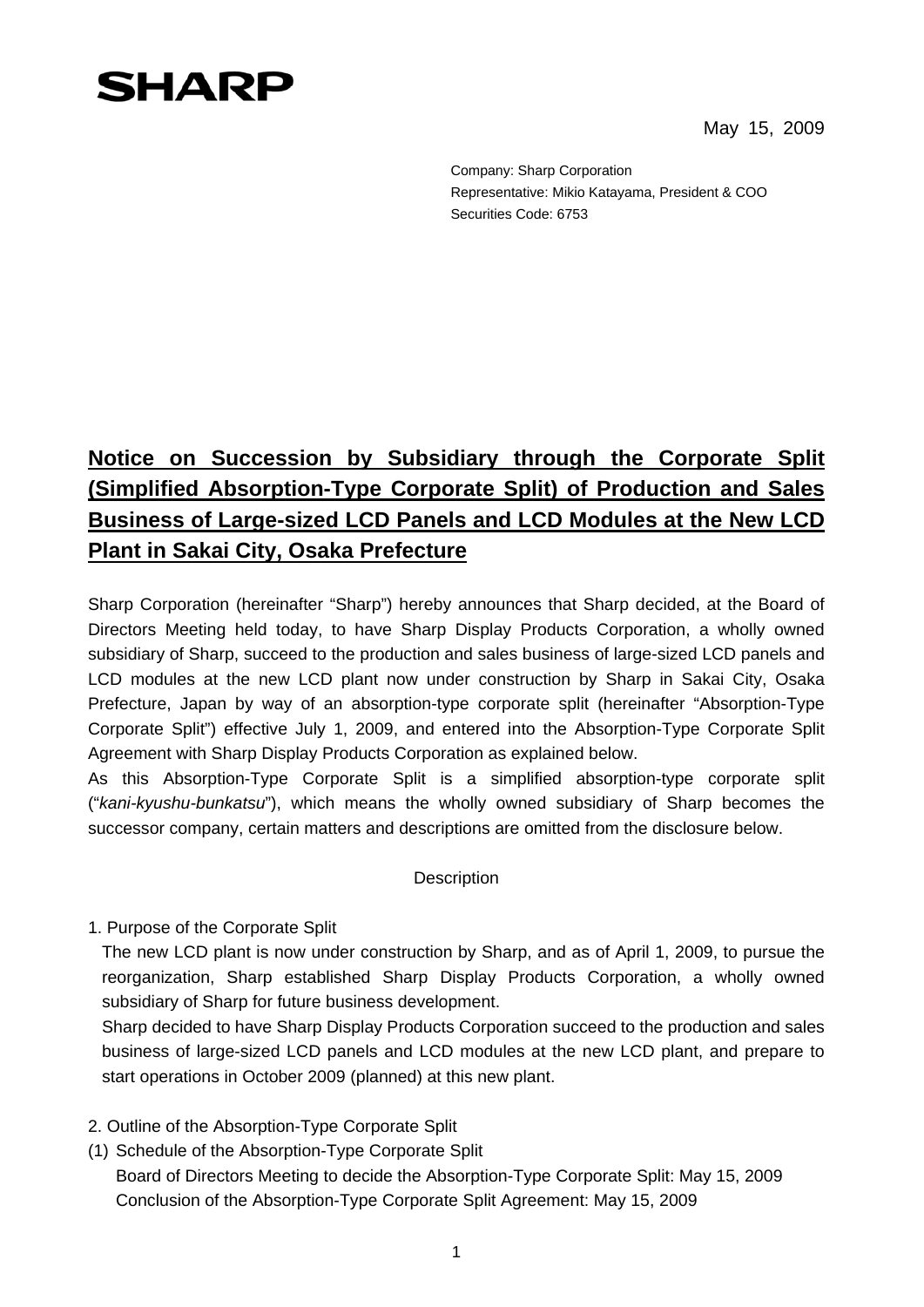Approval of the Absorption-Type Corporate Split Agreement at the General Meeting of

Shareholders: As the Absorption-Type Corporate Split fall under a simplified absorption-type corporate split ("*kani-kyushu-bunkatsu*") provided for in Article 784, Paragraph 3, of the Corporation Law, Sharp shall implement the Absorption-Type Corporate Split without obtaining the approval of a General Meeting of Shareholders.

Scheduled Date of the Absorption-Type Corporate Split (effective date): July 1, 2009 (Planned)

## (2) Method of the Absorption-Type Corporate Split

Split.

 The Absorption-Type Corporate Split is a simplified absorption-type corporate split ("*kani-kyushu-bunkatsu*"), in which Sharp shall be the split company and Sharp Display Products Corporation shall be successor company.

- (3) Substance of the Split-Related Allotment of Shares Sharp Display Products Corporation shall issue common stock of 2,638,000 shares and allocate and deliver all of the shares to Sharp at the time of the Absorption-Type Corporate
- (4) Basis of Calculation for the Split-Related Allotment of Shares

The number of the allotment of shares was decided based on discussions by both companies, taking into consideration the increase in capital of the successor company due to the Absorption-Type Corporate Split. As the successor company is the wholly owned subsidiary of Sharp and the Absorption-Type Corporate Split is a split-up absorption-type corporate split in which the successor company allocates and delivers all of the shares to be issued to Sharp, the Absorption-Type Corporate Split shall not affect the amount of net assets of Sharp, and therefore evaluation by the third party was not implemented.

- (5) Reduction of Capital and Other Items due to the Absorption-Type Corporate Split No change in the capital amount and other items shall take place due to the Absorption-Type Corporate Split.
- (6) Treatment of Stock Acquisition Rights and Bonds with Stock Acquisition Rights of the Split Company

 The Absorption-Type Corporate Split shall not affect the status of the 20th Unsecured Convertible Bond Issue with Attached Warrants that was issued by Sharp.

(7) Rights and Obligations to be succeeded by the Successor Company

The successor company shall succeed the rights and obligations as of the effective date, which are provided for in the Absorption-Type Corporate Split Agreement, including the assets, liabilities, contractual status or other rights and obligations belonging to the production and sales business of large-sized LCD panels and LCD modules at the new LCD plant under construction by Sharp in Sakai City, Osaka Prefecture.

(8) Presumption of the Fulfillment of Obligations Sharp believes that there is no question of fulfillment of obligations by Sharp and the successor company on and after the effective date of the Absorption-Type Corporate Split.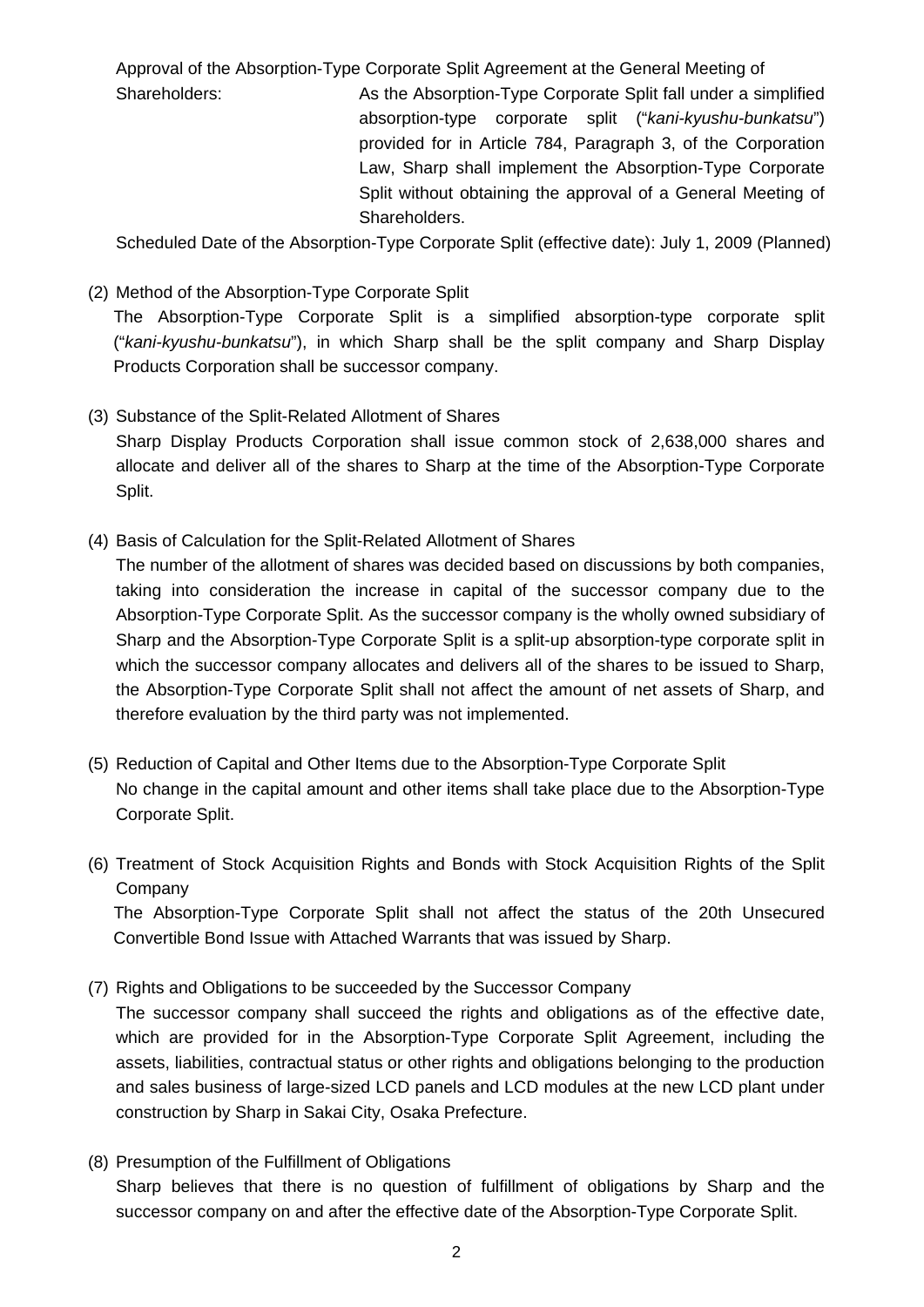3. Outline of Parties Involved in the Absorption-Type Corporate Split

|                                   | $\frac{1}{2}$ of Farnos involved in the Absorption Type corporate opin |                                     |  |
|-----------------------------------|------------------------------------------------------------------------|-------------------------------------|--|
| 1. Corporate Name                 | <b>Sharp Corporation</b>                                               | <b>Sharp Display Products</b>       |  |
|                                   | (Split Company)                                                        | Corporation                         |  |
|                                   |                                                                        | (Successor Company)                 |  |
| 2. Date of Incorporation          | May 2, 1935                                                            | April 1, 2009                       |  |
| 3. Head Office                    | 22-22, Nagaike-cho, Abeno-ku,                                          | 1, Takumi-cho, Sakai-ku, Sakai      |  |
|                                   | Osaka City, Japan                                                      | City, Osaka Prefecture, Japan       |  |
| 4. Name and Title of              | Mikio Katayama,                                                        | Hiroshi Saji, President             |  |
| Representative                    | President & COO                                                        |                                     |  |
| 5. Principal Business             | Production and sales of electric                                       | Production and sales of LCD         |  |
|                                   | communication equipment,                                               | panels and LCD modules              |  |
|                                   | electric equipment, electronic                                         |                                     |  |
|                                   | application equipment in general                                       |                                     |  |
|                                   | and electronic components                                              |                                     |  |
| 6. Fiscal Year-End                | March 31                                                               | March 31                            |  |
| 7. Capital                        | 204,675 million yen                                                    | 100 million yen                     |  |
| 8. Net Assets                     | 1,048,447 million yen                                                  | 100 million yen                     |  |
|                                   | (consolidation)                                                        | (non-consolidation)                 |  |
| 9. Total Assets                   | 2,688,721 million yen                                                  | 100 million yen                     |  |
|                                   | (consolidation)                                                        | (non-consolidation)                 |  |
| 10. Total Number of               | 1,110,699,887 shares                                                   | 2,000 shares                        |  |
| <b>Shares Issued</b>              |                                                                        |                                     |  |
| 11. Principal<br>Shareholders and | Nippon Life Insurance Company<br>5.01%                                 | 100.00%<br><b>Sharp Corporation</b> |  |
| <b>Shareholding Ratios</b>        | Japan Trustee Services Bank,                                           |                                     |  |
|                                   | Ltd. (Trust Account 4G)                                                |                                     |  |
|                                   | 4.49%                                                                  |                                     |  |
|                                   | Meiji Yasuda Life Insurance<br>4.26%<br>Company                        |                                     |  |
|                                   | Japan Trustee Services Bank,<br>Ltd. (Trust Account)<br>3.83%          |                                     |  |
|                                   | Mizuho Corporate Bank, Ltd.<br>3.77%                                   |                                     |  |
|                                   | The Bank of Tokyo-Mitsubishi<br>UFJ, Ltd.<br>3.75%                     |                                     |  |
|                                   | The Master Trust Bank of Japan,<br>Ltd. (Trust Account)<br>2.90%       |                                     |  |
|                                   | The Dai-ichi Mutual Life<br><b>Insurance Company</b><br>2.76%          |                                     |  |
|                                   | Mitsui Sumitomo Insurance<br>Company, Limited<br>2.76%                 |                                     |  |
|                                   | Sompo Japan Insurance Inc.<br>2.42%                                    |                                     |  |

(Note)The outline of Sharp Corporation (split company) is as of March 31, 2009, and the outline of Sharp Display Products Corporation (successor company) is as of April 1, 2009 (date of incorporation).